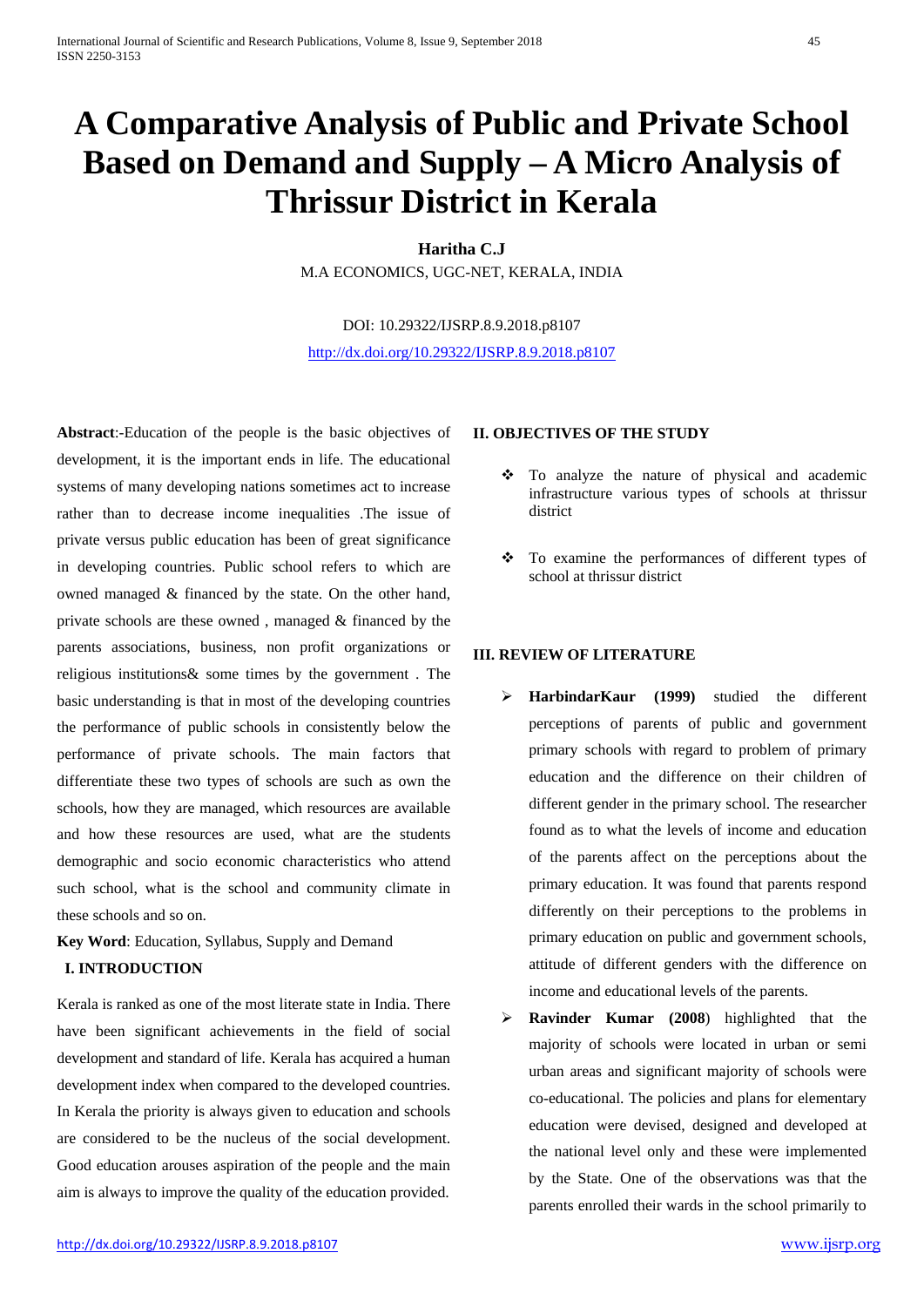feed them not to ensure better educational benefits for them through quality learning.

# **IV. COLLECTION OF DATA**

The study was based on both primary and secondary data.

• The primary data collected on the supply side and demand side with the help of a predesigned questionnaire base. On the demand side, a sample of 80 respondents was selected from Thrissur district. To study the supply side a sample of 6 different Schools at high school students. Of the Six schools

# **V. DATA ANALYSIS AND INTEPPRETATION**

in proportion of the total student strength and so on… they were given separate schedules. Information was collected via schedule questionnaire from these schools for a period of 5 years etc.

selected- 2 private, 2 government, 2 aided etc. On the demand side, students and their parents were selected

\* Secondary data: The study will be supported by secondary data which will be collected from 2017 Economic Review of Kerala state government and journals, books, articles, and research papers, and internet.

#### 5.1 DEMAND SIDE ANALYSIS

#### **Table 1: Syllabus preference – based on education qualification of parents**

| Board<br>of  | Below SSLC | <b>SSLC</b> | Plus Two | &<br>Degree  | Total |
|--------------|------------|-------------|----------|--------------|-------|
| Syllabus     |            |             |          | Above        |       |
| <b>SCERT</b> | 17         | 21          | 8        |              | 48    |
| <b>CBSE</b>  | 3          | 3           | 4        | <sub>0</sub> | 16    |
| <b>ICSE</b>  | O          | 6           |          |              | 16    |
| Total        | 20         | 30          | 14       | 16           | 80    |

Source: Primary Data

The above table shows the relationship between education qualification of parents and Board of syllabus selection. SCERT syllabus is preferred by below SSLC and SSLC qualified parents. But degree and above qualified parents prefer CBSE and ICSE syllabus. From this we can conclude that education qualification of parents effect children syllabus choice.

#### **Table 2: Annual income of Family**

| Income           | School           |                |                  |    |  |  |
|------------------|------------------|----------------|------------------|----|--|--|
|                  | Public           | Aided          | Unaided          |    |  |  |
| Less than 50,000 | 14               | 14             | $\boldsymbol{0}$ | 28 |  |  |
| 50,000-2,00,000  | $\overline{2}$   | 16             | 10               | 28 |  |  |
| Above 2,00,000   | $\boldsymbol{0}$ | $\overline{2}$ | 22               | 24 |  |  |

Source: Primary Data

Annual income of family is a good indicator to for the choice of school. Above 2 lakh income family prefer unaided school. The public and aided school student parent's income is below 50,000. Children schooling is based on annual income of family.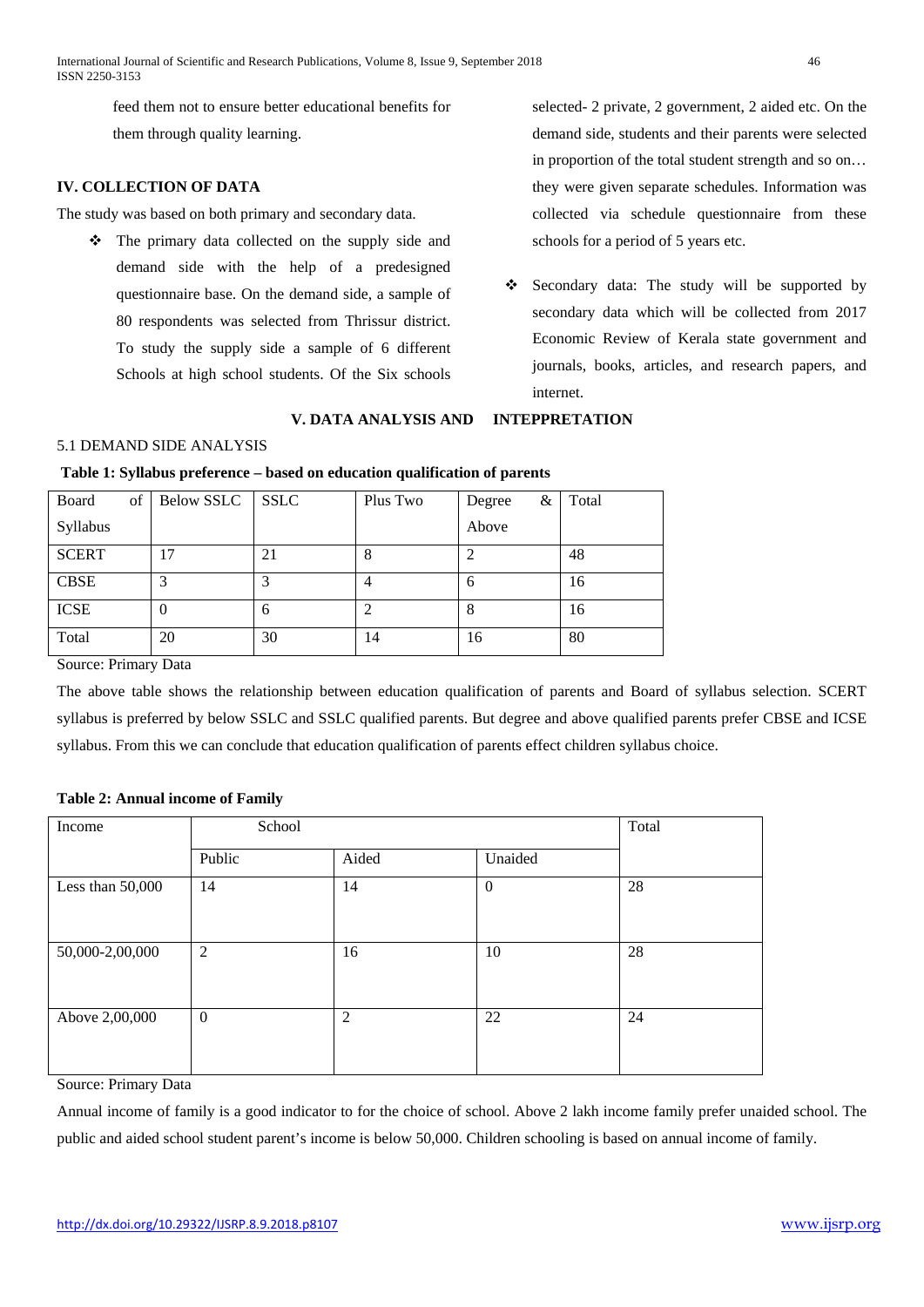| Factors                       | 7              | 6              | 5  | $\overline{4}$ | 3              | $\overline{2}$   | 1              | Total | Mean<br>Rank   | Rank           |
|-------------------------------|----------------|----------------|----|----------------|----------------|------------------|----------------|-------|----------------|----------------|
| Travelling                    | 22             | $\overline{2}$ | 10 | 6              | 6              | 6                | 28             | 80    | 10.64          | 5              |
| Syllabus                      | 30             | 20             | 12 | 12             | $\overline{4}$ | $\boldsymbol{0}$ | $\overline{2}$ | 80    | 16.14          | $\overline{2}$ |
| Fees                          | $\mathbf{0}$   | $\overline{0}$ | 10 | 10             | 16             | 14               | 30             | 80    | $\overline{7}$ | 7              |
| Extracurricular<br>activities | $\overline{2}$ | 14             | 16 | 16             | 10             | 18               | $\overline{4}$ | 80    | 11.14          | 3              |
| High result                   | 22             | 32             | 16 | 6              | $\overline{4}$ | $\boldsymbol{0}$ | $\overline{0}$ | 80    | 16.5           | $\mathbf{1}$   |
| <b>Family Status</b>          | $\mathbf{0}$   | $\overline{0}$ | 6  | 16             | 22             | 24               | 12             | 80    | 7.85           | 6              |
| Infrastructure                | $\overline{4}$ | 12             | 10 | 14             | 18             | 18               | $\overline{4}$ | 80    | 10.71          | $\overline{4}$ |

**Table 3: Rank various reasons for preferring a school**

Source: Primary Data

The above table show about the weighted average of each factor regarding the choice of preferring school based on different factors. This table shows a general ranking of the seven factors based on the respondents of the 80 respondents. From the respective result, High results is ranked first by the respondents followed by syllabus, extracurricular activities etc.  $7<sup>th</sup>$  rank is given to fees.

## 5.2 SUPPLY SIDE ANALYSIS

# **Table 4: Facilities of School**

| Facilities | Smart | Computer | Science        | Purified | Sanitation | School         | Total | Percentage |
|------------|-------|----------|----------------|----------|------------|----------------|-------|------------|
|            | class | lab      | lab            | drinking |            | bus            |       |            |
|            |       |          |                | water    |            |                |       |            |
| Public     | 5     | 60       | 2              | 4        | 45         | $\overline{0}$ | 116   | 26.60      |
| Aided      | 10    | 40       | $\overline{2}$ | 6        | 55         | ⇁              | 120   | 27.52      |
| Unaided    | 20    | 80       | 3              | 10       | 75         | 12             | 200   | 45.87      |

Source: Primary Data

Table shows that the various facilities of the schools. The result shows that comparatively unaided school have more facilities than public and aided school.

## **Table 5: Enrolment of Students**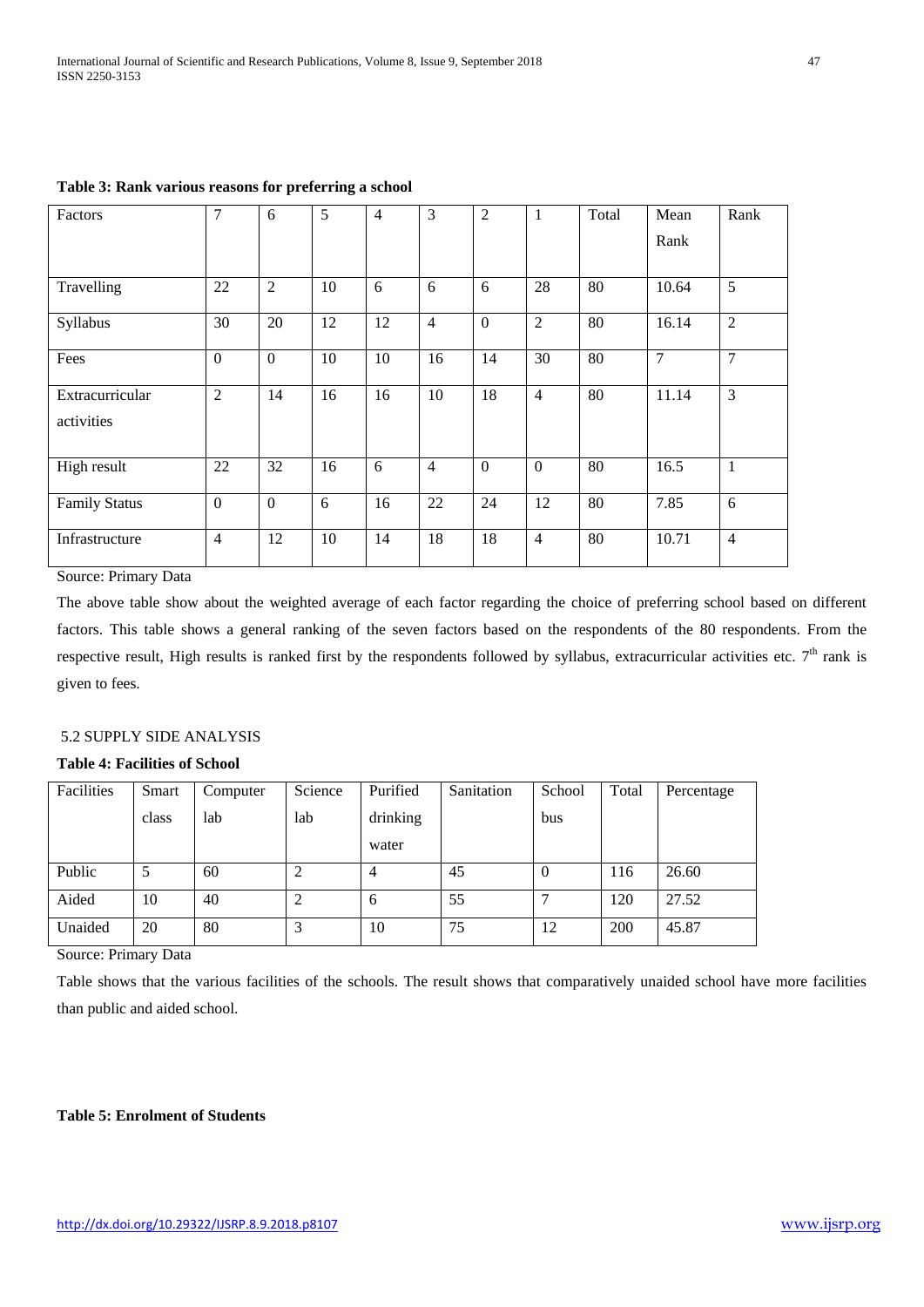| Type    | of | 2012-13 | 2013-14 | 2014-15 | 2015-16 | 2016-17 | Total | Average |
|---------|----|---------|---------|---------|---------|---------|-------|---------|
| school  |    |         |         |         |         |         |       |         |
|         |    |         |         |         |         |         |       |         |
|         |    |         |         |         |         |         |       |         |
| Govt    |    | 750     | 740     | 680     | 694     | 657     | 3521  | 704.2   |
| Govt    |    | 320     | 328     | 248     | 100     | 56      | 1052  | 210.4   |
| Aided   |    | 803     | 800     | 809     | 754     | 757     | 3923  | 784.6   |
| Aided   |    | 680     | 685     | 720     | 830     | 848     | 3763  | 752.6   |
| Private |    | 850     | 890     | 920     | 1000    | 1050    | 4710  | 942     |
| Private |    | 750     | 798     | 899     | 1080    | 1125    | 4652  | 930.4   |

#### Source: Primary Data

In the case of public school, enrolment of students shows declining trend. The enrolment of students in private and aided school is increasing in recent years.

## **VI. FINDING OF STUDY**

- $\checkmark$  Preference of syllabus based on education qualification of parents shows that SCERT syllabus is preferred by below SSLC and SSLC qualified parents. But degree and above qualified parents prefer CBSE and ICSE syllabus. From this we can conclude that education qualification of parents effect children syllabus choice.
- Annual income of family is a good indicator to for the choice of school. Above 2 lakh family income people prefer unaided school. The public and aided school student parent's income is below 50,000. Children schooling is based on annual income of family.
- $\checkmark$  The weighted average of each factors regarding the choice of preferring school of the 80 respondents shows that high results is ranked first by the respondents followed by syllabus, extracurricular activities etc.
- $\checkmark$  While taking facilities of the schools, the result shows that comparatively unaided school have more facilities than public and aided school.
- $\checkmark$  The result shows that in the case of public school, enrolment of students shows declining trend. The enrolment of students in private and aided school is increasing in recent years.

## **VII. SUGGESTIONS**

- 1. Nowadays majority of parents prefer private and aided school than public school this is because of public school face difficulties such as lack of training, technology and skill. The public school should focus on creating its own strategies for development.
- 2. In public school, Management should act efficiently and effectively like private school.
- 3. Expansion of education institution should be promoted because it provides opportunity education for all.
- 4. Competition in education field is good because it provides opportunity to get wider knowledge. But government control is necessary for efficient working of the school.

#### **IX.LIMITATIONS**

The present study has a few limitations. The non availability of adequate information, lack of sufficient time and resources are some of the limitations of the study. The study is based on the data are collected through interviewing the officials in the schools.